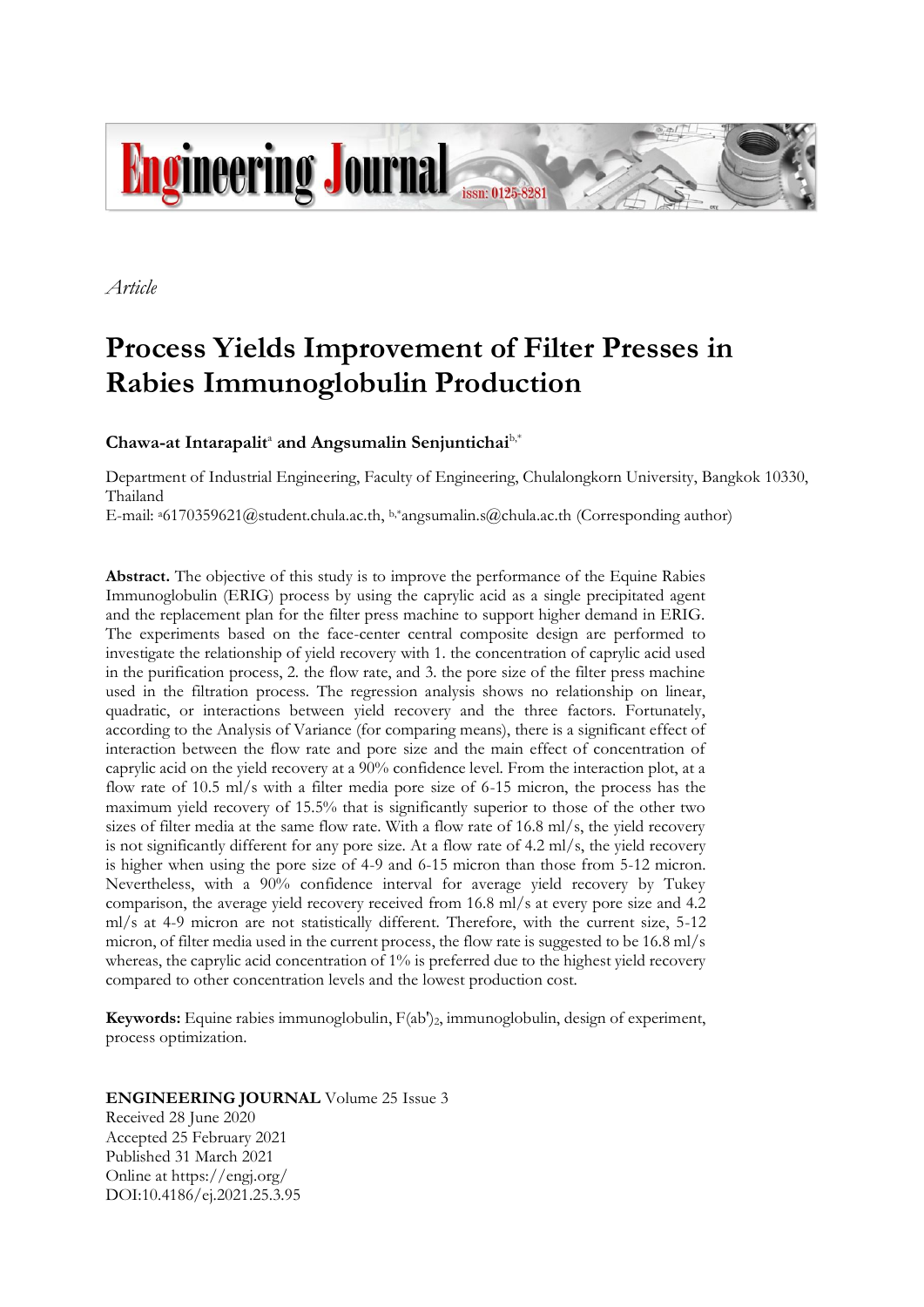### **1. Introduction**

Equine Rabies Immunoglobulin (ERIG) is a vital treatment for a risky case of rabies infection. ERIG contains  $F(ab')_2$  that provides acquired immunity which neutralized the rabies virus instantly. [1] The traditional biological based ERIG production was developed over a hundred years and improved for higher quality, purity, and yields. Thai Red Cross is the only organization produces ERIG in Thailand by the traditional animal-based method. However, it confronts low yield recovery in a large-scale production. The yield recovery is a process efficiency indicator which calculates from potency and amount of either crude or purified plasma where a potency is a strength unit of rabies medicine in neutralizing rabies virus before it infects the cell. According to in-house study, the potency loss is discovered in the manufacturing process and mostly occurred during the purification process including fractionation by precipitation and filtration process by filter press machine resulting in either yield variation or reduction, which later affects the number of final products from a production line.

Purification process, especially in the fractionation step, has many factors involved such as reagent concentration, plasma pH, and plasma temperature. Many studies were conducted to improve yield recovery in the fractionation process. According to Simsiriwong et al. [2], salt fractionation optimum concentration by conducting factorial experiments report that either 1.5% caprylic acid with 10% ammonium sulfate or only 2% caprylic acid gives the highest result of antibody-titer and specific activity of equine snake antiserum production. Another study is Eursakun et al. [3], reported that 3.5% CA alone is the optimum fractionation condition which give high specific antibody activity, antibody recovery and low turbidity. Caprylic acid was introduced in non-igG precipitation by Santos et al. [4] and Perosa et al. [5]. Using only caprylic acid in precipitation has a benefit over a combination of caprylic acid and ammonium sulfate that may cause a reduction of F(ab')2, yield, and purity. Caprylic acid interacts with large plasma protein by hydrophobic interaction that accumulate the protein to the larger poor soluble particle unlike ammonium sulfate that cause protein salting out from the plasma [6]. Besides, caprylic acid precipitation gives better neutralizing activity, higher yield recovery and less yield loss from aggregation of Immunoglobulin into protein coagulate. The caprylic acid precipitation as one step is also preferred for production optimization [7]. Nudel et al. [8] also studied the effect of the caprylic acid concentration, pH, and temperature on protein precipitation in a small micrometer scale of laboratory filtration by using a full factorial experiment. The regression analysis reported 3% caprylic acid, 37◦C, and pH 4.9 as the best combination to produce high protein recovery and content. However, the optimum caprylic acid concentration according to literature reviews varies from one to the other. Consequently, the appropriate amount of caprylic acid is one of the interesting factors of this study.

For the filtration process, a filter press machine is normally used due to low cost, uncomplicated operation, and easy maintenance. The advantage of using filter press is a large volume batch production that requires a large area of filtration and chamber space to store fractionated protein slurry. The filter press process also involves many parameters such as filter media, pore size, and inlet flow rate [9] that may affect the yield recovery and other process performance.

Due to high ERIG demand, the Thai Red Cross planned to scale up the production by increasing batch production size from 80 kg of starting volume to 120 kg. Therefore, the machine of at least 120 kg production capacity is needed. The current filter press machine reaches its maximum filtration capacity of 80 kg and needs to be replaced for higher filtration capacity which could produce a higher number of finished products in single batch production. With the proposal to buy a new machine along with the objective to improve the yield recovery by using the caprylic acid as a single precipitated agent, the concentration of caprylic acid and the process specification of filter press machine that may affect the yield recovery which include the pore size and flow rate will be considered. Due to the fractionation process and filter press filtration are successive that may have connected effect. Therefore, factors in these processes are included in consideration to inspect their consequences on the yield recovery for ERIG production. The experimental designs as the popular and efficient tools for the process improvement [10] will be conducted for three interested parameters with respect to the highest yield recovery. This paper is organized as follows. The ERIG process operated by the Thai Red Cross are described in next section. The material and method for the experiment are explained in section 3. The experimental results are analyzed and discussed in the section 4. The conclusion and further suggestions are finally presented.

# **2. ERIG Production Process**

As mentioned earlier, the Thai Red Cross is the only organization produces ERIG in Thailand, by the traditional animal-based method as shown in Fig. 1. Traditional production started with plasma pooling and mixing steps. The collected immunized plasma was pooled and mixed to make 80 kg of volume as an active ingredient for single production batch, then a sample was collected to assay strength or potency at starting point of production.

In step 2, called dilution and pepsin digestion, plasma was diluted with water for injection double volume of starting volume. The pH was adjusted, then heated to prepare for pepsin digestion. Pepsin was added to digest the Fc part of Immunoglobulin resulting in  $F(ab')_2$ , the active neutralizing region. Pepsin digestion has been continuing for an hour before terminated by adjusting pH to neutral. The digested plasma then continued in the purification process. In the next step, thermo-coagulation, plasma was heated to 56◦C for an hour to activate the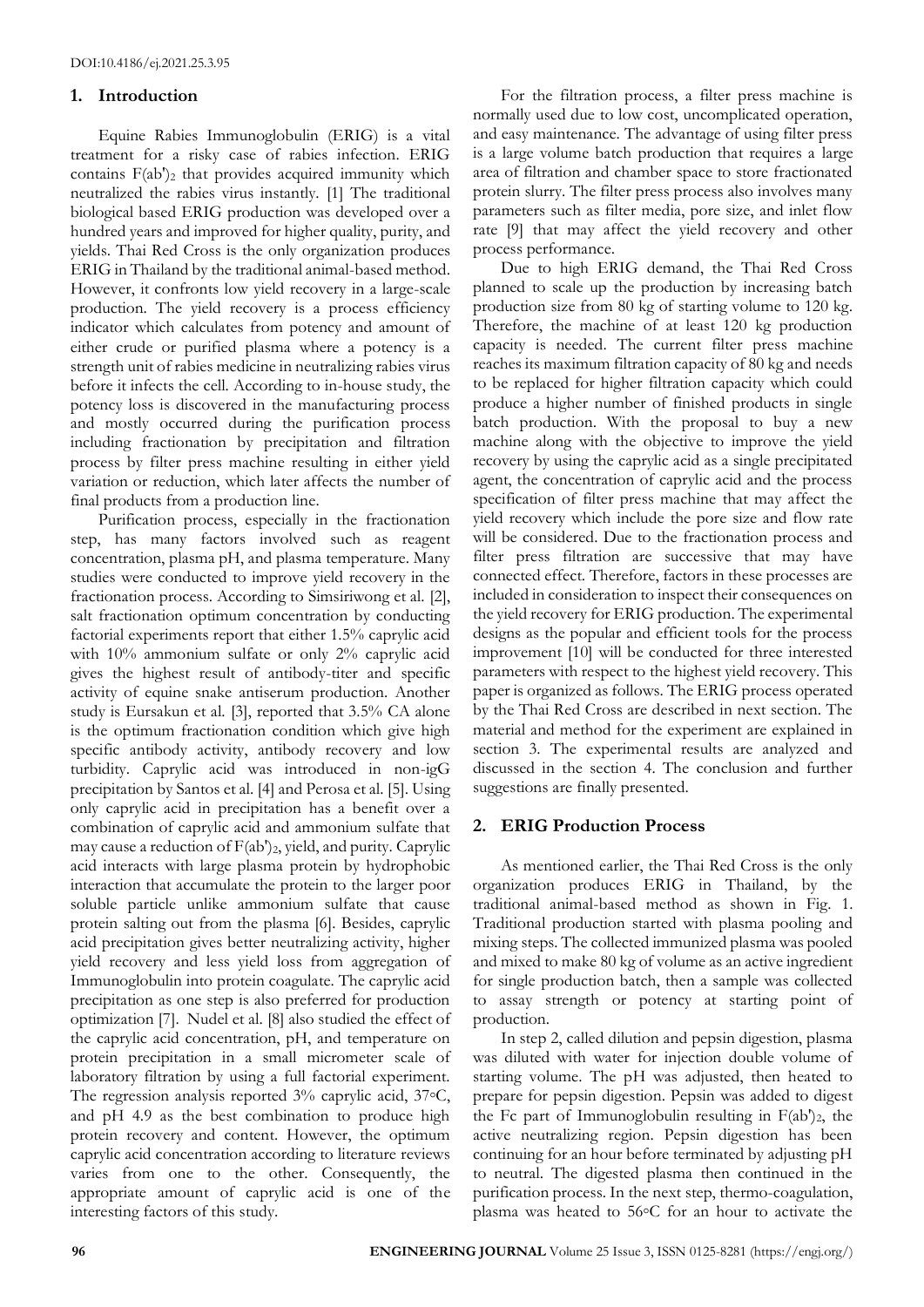thermo-coagulation of macro protein such as albumin and globulin, the high molecular weight protein in plasma. Higher size of the protein molecule is occurred (agglomerated) from intermolecular bonding and continued to the next process.

Coagulated proteins were fractionated out of plasma with 14% w/w ammonium sulfate and 1% w/v caprylic acid. Ammonium sulfate was gradually added in the saltfractionation process while plasma was vigorously stirred. Plasma was continued stirring for an hour for full reaction. Then, caprylic acid was added to plasma and continued stirring for an hour. Ammonium sulfate and caprylic acid react as a coagulating agent to separate fractionated protein and small molecule of protein in plasma.

In the filtration process, fractionated protein was then filtered out from plasma bulk by filter press machine. Filtration media was specified as 5-12 micron in pore size and the flow rate was controlled at 4.2 ml/s. Filtration removes coagulate protein resulting in clear plasma. However, plasma has not been purified yet. Caprylic acid, ammonium sulfate, excess water and fraction of immunoglobulins, remaining in plasma, were able to be removed by diafiltration. In the final step, ultrafiltration can remove impurity by size exclusion resulting in a pure and concentrated bulk of plasma which contains only  $F(ab')_2$  as an active pharmaceutical ingredient. The sample was collected for the second potency assay for the %yield of production as shown by Eq. (1). Lastly, concentrated plasma was formulated into ERIG injection solution calculated potency to exact 200 IU/ml and filled in the container as a finished product [11].

| $\%Yield =$ | Potency of Conc. Bulk $\times$ Conc. Bulk Weight $\times$ 100   |  |
|-------------|-----------------------------------------------------------------|--|
|             | Potency of Pooled Crude Plasma $\times$ Crude Plasma Weight (1) |  |

|                        | Process Steps                            | <b>Material Flows</b>      | Process Details                                     | Tests                        |
|------------------------|------------------------------------------|----------------------------|-----------------------------------------------------|------------------------------|
|                        | 1. Plasma Pooling and<br>Mixing          | Crude Plasma               | Pool and Mix the Plasma                             |                              |
|                        |                                          | Pooled Crude Plasma        |                                                     | Potency Assay                |
|                        | 2. Dilution                              |                            | Add Water for Injection                             |                              |
|                        |                                          | Diluted Crude Plasma       |                                                     |                              |
|                        | 3. Pepsin Digestion                      |                            | Add Pepsin                                          |                              |
|                        |                                          | Digested Plasma            | Adjust pH                                           |                              |
|                        | 4. Thermo-coagulation                    |                            | Add Ammonium Sulfate                                |                              |
|                        | and Salt fractionation.                  | Salt-fractionated Plasma   |                                                     |                              |
| Punification Processes | 5. Precipitation                         |                            | Add Caprylic Acid                                   |                              |
|                        |                                          | Precipitated Plasma        |                                                     |                              |
|                        | 6. Filtration                            | Filtered Plasma (Filtrate) | Filter with Filter Press<br>and Discard Precipitate |                              |
|                        |                                          |                            |                                                     |                              |
|                        | 7. Diafiltration                         | Concentrated Bulk          |                                                     | Potency Assay &<br>Turbidity |
|                        | 8. Formulation and<br>Sterile Filtration |                            | Formulate the Injectable<br><b>ERIG</b>             |                              |
|                        |                                          | Final Bulk                 |                                                     |                              |
|                        | 9. Filling and Capping                   |                            | Fills in Vials.                                     |                              |
|                        |                                          | <b>Finished Products</b>   |                                                     |                              |

Fig. 1. Process chart of ERIG production by Thai red cross [11].

#### **3. Materials and Methods**

#### **3.1. Design of Experiment**

Design of experiment (DOE) [12] was used in this study to plan the experiment in order to collect and analyze data using appropriate statistical methods. In addition, the appropriate design was chosen to save resources by using a reasonable number of the experiment and keeping the superior result implementation. In this study, plasma was sampled from the production batch. Potency assay as the primary response is sophisticated using high price equipment and time-consuming. Therefore, the experiment should be carefully designed with respect to the number of experiments. A central composite design (CCD) is the most popular class of designs used for fitting a first and second-order model.

Generally, a CCD consists of a  $2<sup>k</sup>$  factorial runs used for fitting the main effect. 2k axial runs (with the distance  $\alpha$  of the axial from the design center) to allow for the quadratic terms to be incorporated into the model and 3 to 5 replications of center runs. Note that k is the number of factors involved in the study. Box and Hunter [13, 14] suggested that a second-order response surface design should be rotatable. The rotatability of the prediction model indicates the consistent and stable variance of the predicted response at points of interest. The CCD is made rotatable by choice of  $\alpha$  of the axial run. The CCD has benefits over other designs due to a high range of rotatability performance [12]. Extending the range of factors to the axial point of CCD is appropriate for the continuous factor only. For this study to consider the pore size of filter press as the categorical factor, the face-center central composite design (CCF), as the alternative of CCD in which  $\alpha =1$ , consisting of 2<sup>3</sup> factorial runs plus 2×3 axial runs and 3 replications of center points with 17 total numbers of runs represented by points shown in Fig. 2 is preferred. CCF uses a full range of factor levels that give higher space of experiment while maintaining the rotatability benefits. The benefit of the CCF is that the design has repeated center point at least 3 runs to make result confirmation which normally uses recent process setting [15].

In this study, the CCF design was selected to find the optimum condition of ERIG production with respect to high potency. The effect of caprylic acid (CA) concentration used in precipitation protein, filter pore size (PS) and filtration flow rate (FL) in the filtration process by filter press on the percentage of yield recovery is investigated. The turbidity was experimented to make sure that the purity of the product is satisfied. The CA concentration levels used in the experiment are set at 1, 3, and 5% according to the studies of Simsiriwong et al. [2]. Filtration pore size was selected based on previous screening experiment for filter selection which higher pore size than 20  $\mu$ m was unable to retain precipitated protein particle. Therefore, pore size of 4-9, 5-12, and 6-15 micron were included in the experiment. Current filtration flow rate (4.2 ml/s) was set at the first level of factor. The fourth times of the current flow rate which roughly the maximum of machine handle ability was set at the third level, then the middle was selected by the average of both level and set as the second level of the flow rate factor.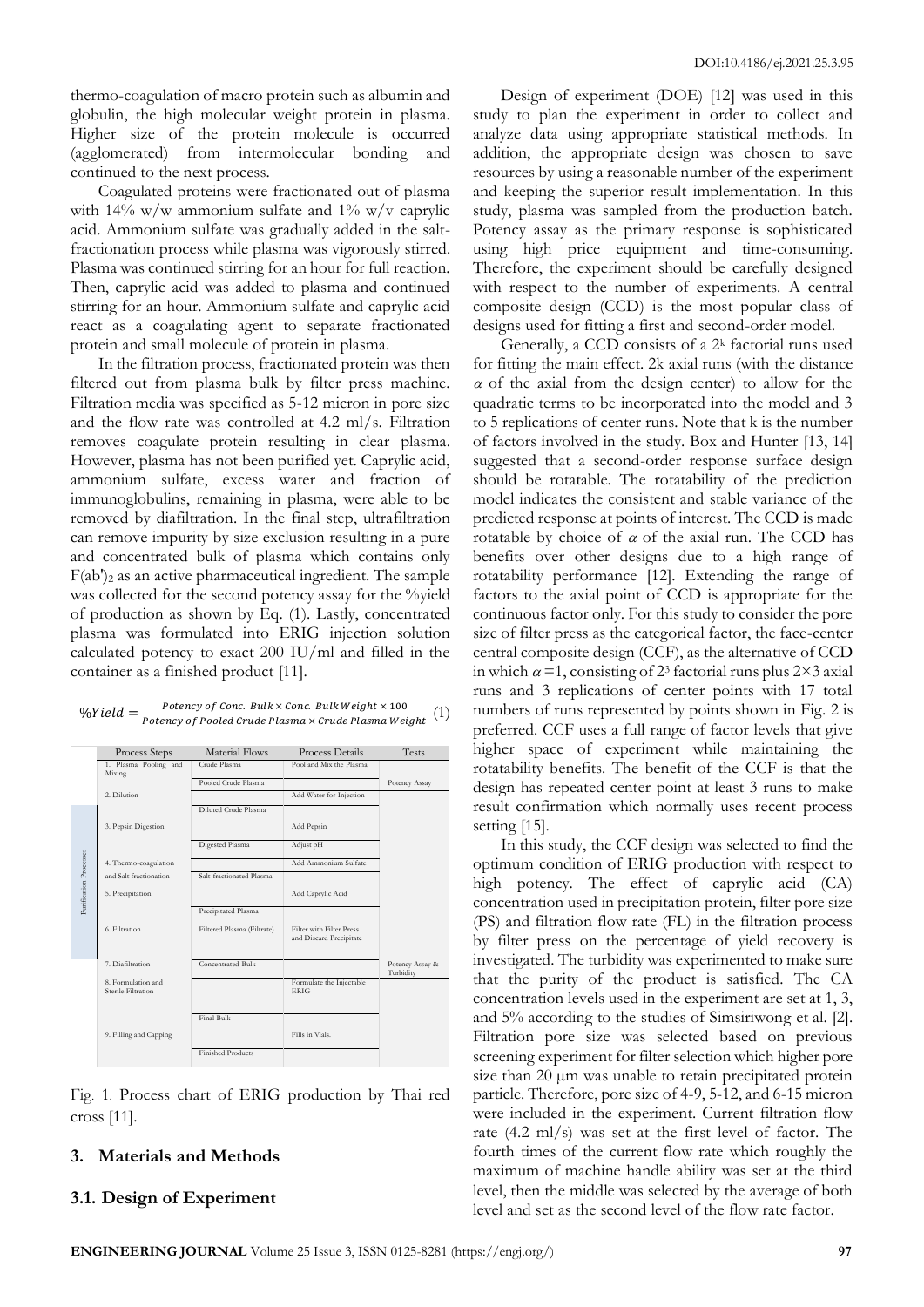

Fig. 2. Face-center central composite design (CCF).

#### **3.2. Immunized Plasma**

Immunized horse plasma was received from the Queen Saovabha Memorial Institute (QSMI). The plasma was measured the potency as the potency of pooled crude plasma, the starting point, which then used in yield calculation.

#### **3.3. Pepsin Digestion and Thermocoagulation**

Plasma was diluted with water for injection (WFI) two times of starting volume then heated to 30 ◦C and kept constant during digestion. Plasma's pH was adjusted to 3-4 with 1N HCl then Pepsin enzyme was added and stirred for an hour. Digestion reaction of the enzyme was ended by readjusting pH to 5 with 2N NaOH. Plasma was heat to 56 ℃ for an hour to coagulate nonimmunoglobulin protein. Finally, the pH was adjusted to 7 to completely stop the enzyme reaction.

#### **3.4. Caprylic Acid Precipitation**

The variables of interest were CA concentration  $(%)$ , filter media pore size (micron), and filtration flow rate (ml/s). After cooling plasma down to 30  $\circ$ C, plasma was divided into 3 samples according to CA%  $(1, 3 \text{ and } 5\%)$ . Caprylic acid was slowly added to the desired concentration under vigorously and continuously stirring for an hour. Precipitated plasma was left to settle overnight as shown in Fig. 3.



Fig. 3. Precipitated plasma with 1, 3 and 5% of CA.

#### **3.5. Depth Filtration**

Before filtration, plasma was reconstituted by a stirrer to homogenous suspension. Filtration was set up by order of the experiments as shown in Table 1, filter media and feed flow rate were set by the assigned level of each experiment. Selected filter media was placed in the filter holder (shown in Fig. 4) and wet thoroughly before the holder was securely close by the top part. Flow rate calculation [18] were done and converted to peristaltic pump working unit as round per minute (rpm).

The calibration of peristaltic pump used rpm in the conversion of a milliliter per second (ml/s) which was done by the separate experiment. A feeding tube was filled with homogeneously mixed plasma before connected to the filter holder. The amount of plasma fed in the filter system was restricted to 20 ml per experiment. Therefore, feeding time was calculated and set according to the flow rate which was set to the designed level. Throughput was measured by weighing filtered plasma output. The sample was taken for potency assay as potency after filtration. The equipment for the filtration process is set as shown in Fig. 4.



Fig. 4. Equipment for the filtration process.

# **3.6. Turbidity Measurement**

Glassware and measurement cuvette were rinsed with WFI and dried with particle free compressed air. Plasma was poured into quart cuvette, then was measured for 5 times in a unit of NTU (Nephelometric turbidity unit). The average value of turbidity was recorded.

#### **3.7. Potency Assay**

The potency of the sample after filtration was assayed by Rapid Fluorescence Focus Inhibition Test (RFFIT) conducing by QSMI (Bangkok) under WHO guidelines. [1, 19] RFFIT experiment is based on viral neutralization of test samples in the cell-based model. The potency is calculated by probit program which uses the number counted of survived in the calculation.

# **4. Results and Discussion**

The measurable responses of the study are %yield and turbidity. Yield recovery in percentage was calculated following Eq.  $(1)$ . Table 1 shows the %yield and turbidity of 17 experiments. Turbidity, as mentioned before, is another concern that has been investigated. Since the turbidity is the reflex residue of protein fraction left in plasma after filtration. The lower value of turbidity is preferred to get a high purity. The results of all turbidity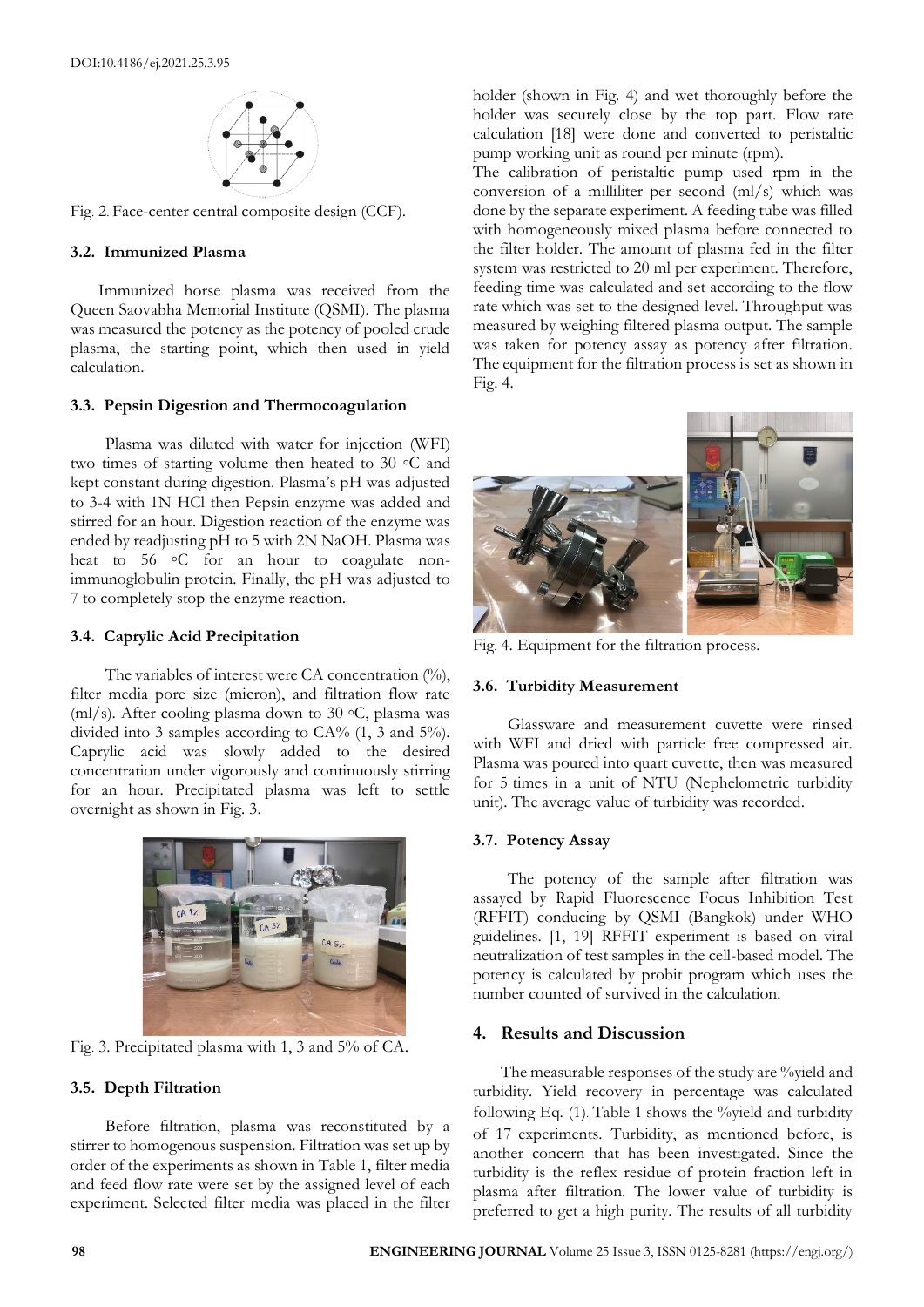test for each of the experiments shown in Table 1 are less than 10 NTU. It can be concluded that all plasma after filtration were under production specification. Therefore, we assured that depth filtration could produce a clear ERIG filtrate which passed specification each time of production.

Table 1. Yield recovery and turbidity from 17 experiments.

| Run   | Flow<br>Caprylic |                | Pore        | Yield              | Turbidity |
|-------|------------------|----------------|-------------|--------------------|-----------|
| order | acid<br>$(\%)$   | Rate<br>(ml/s) | <b>Size</b> | Recovery<br>$(\%)$ | (NTU)     |
|       |                  |                | (micron)    |                    |           |
| 1     | 1                | 16.8           | $A(4-9)$    | 13.063             | 2.074     |
| 2     | 3                | 10.5           | $C(6-15)$   | 15.505             | 0.921     |
| 3     | 1                | 4.2            | А           | 13.164             | 1.457     |
| 4     | 5                | 4.2            | A           | 12.439             | 0.877     |
| 5     | 5                | 16.8           | C           | 11.917             | 0.956     |
| 6     | 3                | 4.2            | $B(5-12)$   | 10.376             | 1.280     |
| 7     | 3                | 10.5           | В           | 12.387             | 2.081     |
| 8     | 1                | 16.8           | C           | 14.554             | 0.971     |
| 9     | 3                | 16.8           | B           | 13.442             | 1.860     |
| 10    | 5                | 16.8           | А           | 13.692             | 1.245     |
| 11    | 3                | 10.5           | А           | 10.591             | 1.761     |
| 12    | 3                | 10.5           | Β           | 10.733             | 1.127     |
| 13    | 1                | 4.2            | C           | 12.818             | 1.220     |
| 14    | 1                | 10.5           | В           | 13.949             | 1.149     |
| 15    | 5                | 10.5           | В           | 12.772             | 1.457     |
| 16    | 3                | 10.5           | В           | 11.501             | 1.555     |
| 17    | 5                | 4.2            | С           | 12.194             | 1.511     |

Note: Pore size A denotes for pore size 4-9 micron.

Pore size C denotes for pore size 6-15 micron.

The regression analysis and the response surface method were widely used in various experimental studies to model the relationship of the dependent variable to the independent variable in a statistical way [20-22]. The regression analysis was performed to identify the relationship of %yield as the response of the study with three factors which are CA, PS, and FL where  $PS_B = 1$  for pore size B (5-12 micron), and  $PS_C = 1$  for pore size C (6-15 micron). Equations (2)-(4) present the regression equation based on the linear, quadratic and two-level interaction terms of all factors for the pore size of A (4-9 micron), B (5-12 micron) and C (6-15 micron) consequently. P-values of all terms as shown in Table 2 are not less than 0.10 illustrating that each term is not statistically significant in predicting %yield in the presence of the others. Stepwise approach [16] was then employed to determine which terms are useful. Unfortunately, there is no linear, quadratic and interaction relationship between %yield and each factor at a 90% confidence level.

|  | Yield = $12.26 - 1.34 CA + 0.341 FL + 0.233 CA^2 - 0.0131 FL^2 - 0.0065 CA \times FL$ | (2) |  |  |
|--|---------------------------------------------------------------------------------------|-----|--|--|
|--|---------------------------------------------------------------------------------------|-----|--|--|

Yield = 10.82 - 1.62 CA + 0.539 FL + 0.233 CA<sup>2</sup> - 0.0131 FL<sup>2</sup> - 0.0065 CA×FL (3)

Yield = 14.12 - 1.73 CA + 0.353 FL + 0.233 CA<sup>2</sup> - 0.0131 FL<sup>2</sup> - 0.0065 CA×FL (4)

The EGIG is a biological product that is less predicted than other manufacturing products. Therefore, it is difficult to determine the mathematical prediction model. As shown in the previous studies of ERIG [2-3], instead of performing the regression analysis, the analysis of variance (ANOVA) [17] was applied to study the effect of the studying factors on %yield. The ANOVA and DOE are useful tools for experiment's optimize result inspection [23, 24]. In this study, they were used to investigate the effect of various factor-level combinations of three factors on %yield. The objective of ANOVA is to see whether %yields from different levels of the factors have a common means or not rather than to determine the relationship equation between %yield and factors.

Table 3 presents the ANOVA table of three main effects and one interaction effect analyzed from 17 experimental results. Note that with 17 experimental runs, only one interaction effect can be studied at a time due to an insufficient degree of freedom. With a 10% significance level, among the three interaction effects of CA×FL, CA×PS and FL×PS, the interaction effect between FL×PS is the only one that is statistically significant on %yield as shown by its p-value of 0.036. Meanwhile, the p-value 0.067 of CA illustrates that there is the effect of CA on %yield at the same significance level. Therefore, at a 10% significant level, it can be concluded that there is the interaction effect of FL×PS and the main effect of CA on %yield.

Table 2. Response surface regression: %yield versus CA, Fl, PS.

| Term               | Coef      | <b>SE</b> Coef | T-Value       | P-Value |
|--------------------|-----------|----------------|---------------|---------|
| Constant           | 12.26     | 3.36           | 3.65          | 0.015   |
| CА                 | $-1.34$   | 1.73           | $-0.78$       | 0.473   |
| FL.                | 0.341     | 0.596          | 0.57          | 0.591   |
| $PS_{B}$           | $-1.44$   | 3.57           | $-0.40$       | 0.703   |
| PSC                | 1.87      | 2.96           | 0.63          | 0.556   |
| CA <sup>2</sup>    | 0.233     | 0.265          | 0.88          | 0.420   |
| FI <sup>2</sup>    | $-0.0131$ | 0.0267         | $-0.49$       | 0.643   |
| $C A \times F L$   | $-0.0065$ | 0.0487         | $-0.13$       | 0.899   |
| $CAXPS_B$          | $-0.282$  | 0.751          | $-0.38$       | 0.723   |
| CAXPSc             | $-0.396$  | 0.613          | $-0.64$       | 0.547   |
| $FL \times PS_{B}$ | 0.198     | 0.238          | 0.83          | 0.445   |
| $FL \times PSC$    | 0.012     | 0.195          | 0.06          | 0.953   |
| Model Summary      |           |                |               |         |
| S                  | R-sq      | $R-sq(adj)$    | $R$ -sq(pred) |         |
| 1.73487            | 51.33%    | $0.00\%$       | $0.00\%$      |         |

| Table 3. Analysis of variance: %yield versus CA, FL, PS. |        |             |              |      |         |  |  |
|----------------------------------------------------------|--------|-------------|--------------|------|---------|--|--|
| Source                                                   | Df     | SS          | <b>MS</b>    | F    | P-value |  |  |
| <b>CA</b>                                                | 2      | 6.033       | 3.0165       | 4.37 | 0.067   |  |  |
| FL.                                                      | 2      | 6.957       | 3.4783       | 5.04 | 0.052   |  |  |
| <b>PS</b>                                                | 2      | 5.009       | 2.5045       | 3.63 | 0.093   |  |  |
| FL*PS                                                    | 4      | 14.601      | 3.6503       | 5.29 | 0.036   |  |  |
| Error                                                    | 6      | 4.139       | 0.6898       |      |         |  |  |
| Lack of Fit                                              | 4      | 2.768       | 0.6920       | 1.01 | 0.553   |  |  |
| Pure Error                                               | 2      | 1.371       | 0.6854       |      |         |  |  |
| Total                                                    | 16     | 30.923      |              |      |         |  |  |
| Model                                                    |        |             |              |      |         |  |  |
| Summary                                                  |        |             |              |      |         |  |  |
| S                                                        | R-sq   | $R-sq(adi)$ | $R-sq(pred)$ |      |         |  |  |
| 0.830537                                                 | 86.62% | 64.31%      | $^\ast$      |      |         |  |  |

To determine the suggested levels of each factor, the interaction and main effect plot were further constructed as presented in Fig. 5 and 6 respectively. The interaction plot shows the cross of each other flow rate line in every

Pore size B denotes for pore size 5-12 micron.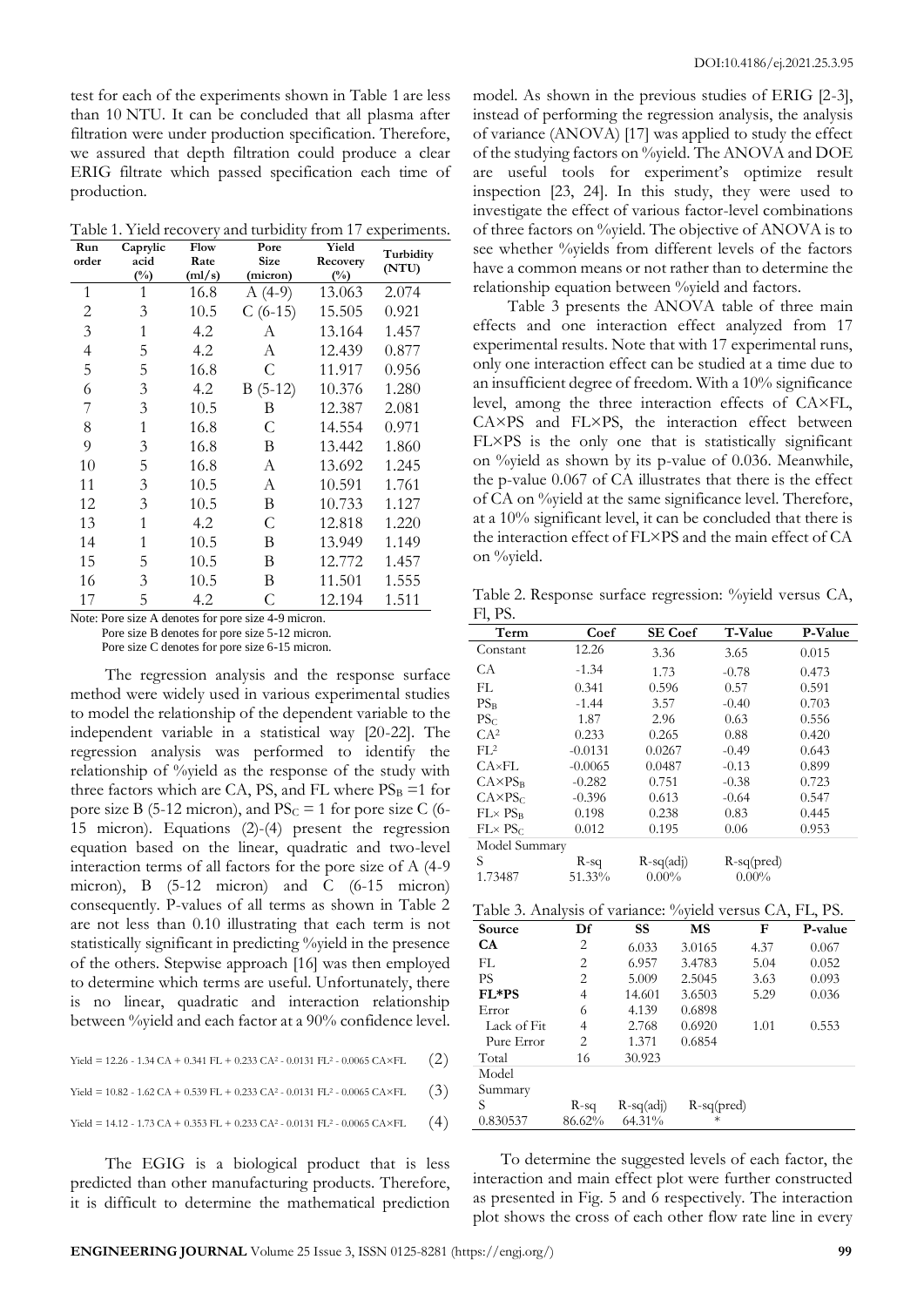pore size, confirming that the pore size and flow rate significantly interact with each other. From the interaction plot, the maximum point of the average %yield of 9 treatments (all combination of FL and PS) is at the upperright corner when the flow rate is set at 10.5 ml/s and pore size C (6-15 micron) is used in the filtration process. Additionally, the plot shows an increasing trend of %yields when the flow rate is set at 10.5 ml/s and the pore size is getting larger (A to B to C). At the smallest flow rate of 4.2 ml/s,  $\frac{6}{3}$  vield is relatively low comparing to other flow rates disregarding to the pore size of filtration media as seen in the main effect plot of Fig. 6. Since depth filtration needs a certain minimum amount of pressure to push filtrate through filter media, the lower pressure could not give the good filtration output. As well as the protein accumulated on the filter surface could rise the resistance on the filtrate to pass through. By these reasons, could consequence in the low yield recovery. At the flow rate of 4.2 ml/s, there is no significant difference in  $\%$  yield between pore size A and C while B gives lower yield recovery. As seen from the interaction plot, the increasing flow rate is able to increase the %yield recovery for only B type of filtration media. Otherwise, the increasing flow rate is not improving yield for A and C that could be limited by other factors of filtration such as filtration area and characteristic of precipitated protein that could block the filtration channel in filter media such compressibility of precipitated protein [25].



Fig. 5. Interaction plot for yields of  $F(ab')_2$ .

The flow rate of 16.8 ml/s has pretty much the same average %yield recovery for any pore size. It means that the variation from different pore sizes is very small when the flow rate is set at 16.8 ml/s. Filter media blockage could happen in the unsuitable filtration situation with e.g. a high pressure apply could put large particles into filtration media, high elasticity of particle could penetrate through pore or form pore-less cake which retains the filtrate in the filter holder chamber. In this situation, high pressure applied and high elasticity precipitated protein were able to block the filter which reduce yield of filtration. Therefore, from the interaction plot, the suggested filtration condition is 10.5 ml/s of flow rate and pore size of 6-15 micron. However, the Tukey pairwise comparison [17] presented in Fig. 7 for a different treatment means of

the suggested condition (FL of 10.5 ml/s - pore size C) with other treatments according to the interaction between FL and PS shows that the average %yield from four following treatments/conditions are not statistically different from the suggested condition (since the confidence intervals contain the value of 0) at 90% confidence level.

• 4.2 ml/s of flow rate and pore size A (4-9 micron)

•16.8 ml/s of flow rate and pore size of A (4-9 micron)/ B (5-12 micron)/ C (6-15 micron)

With a low flow rate of 4.2 ml/s, the smallest pore size (4-9 micron in this case) is preferred whereas with the moderate flow rate of 10.5 ml/s, the largest pore size of 6-15 micron is suggested. With the high flow rate of 16.8 ml/s, the pore size of filtration does not matter. Even though with the moderate flow rate of 10.5 ml/s, the largest pore size of 6-15 micron is suggested. However, with a pore size of 5-12 micron currently used in the filtration process, the flow rate is suggested to set at 16.8 ml/s.



Fig. 6. Main effect plot for yield of F(ab')<sub>2</sub>.



Fig. 7. Tukey pairwise comparison for yields of  $F(ab')_2$  by interaction of pore size and flow rate.

Based on the main effect plot of CA on the response, %yield, the maximum point is on the upper-left corner when the concentration of caprylic acid used in the purification process is 1%. The main effects plot of CA shows 1% of CA giving the highest %yield by an average of 13.5% whereas 5% and 3% of CA produce the average yield approximately 12.6% and 10.6%, consecutively. In Fig. 8, with Tukey comparison between 1% and 3% of CA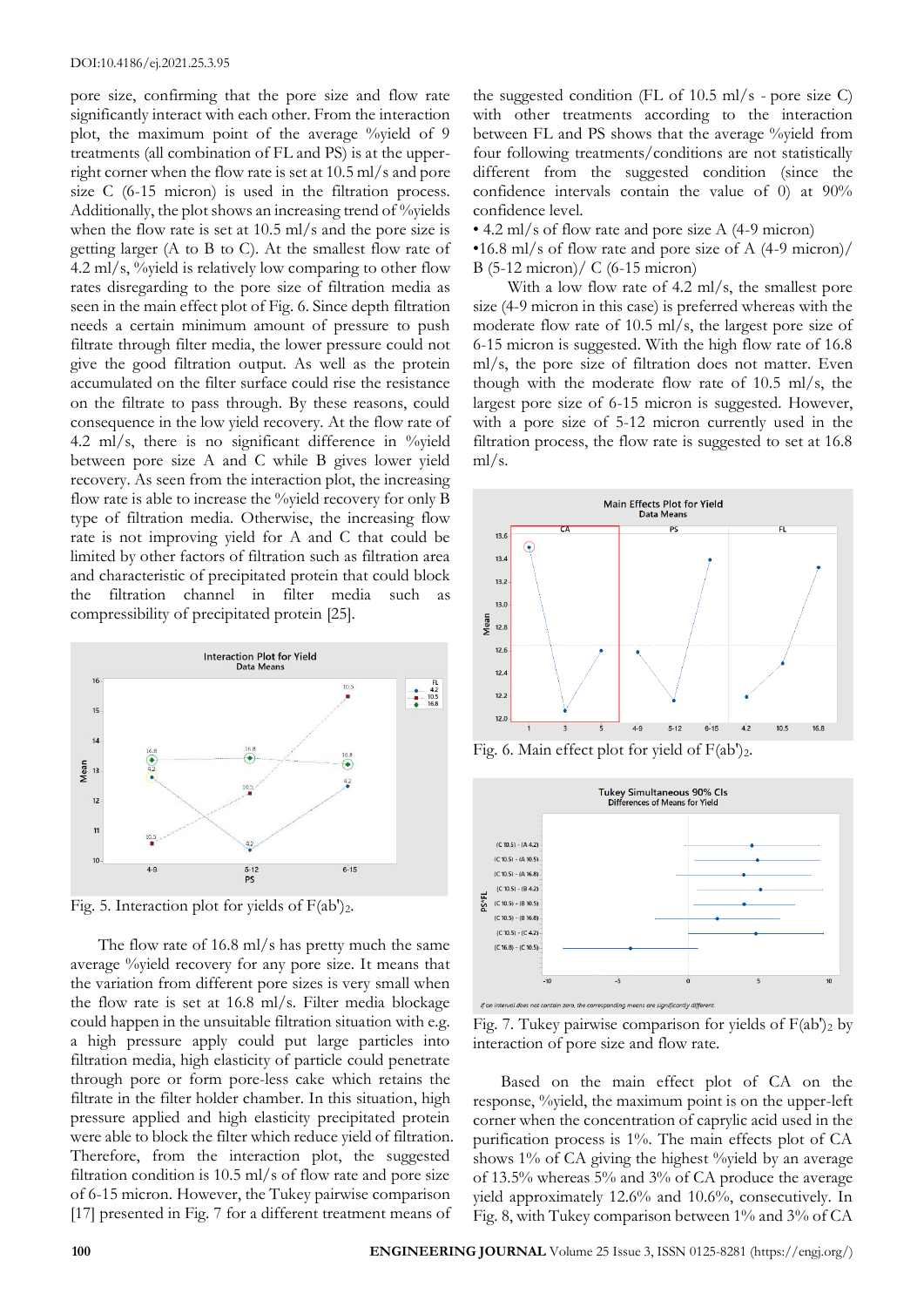shows that the average %yield for 3% of CA is significantly lower than those of 1% of CA presented by the negative value of the confidence interval for the difference between the population mean of yield produced form 3% and 1% of CA. While the confidence interval for the difference between the population mean of %yield produced from 1% and 5% of CA contains the value of 0. Therefore, it is possible that there is no difference in average %yield for 1% and 5% of CA. However, the 1% CA concentration used in the purification process is preferred due to the minimum amount used resulting in the lowest cost.



Fig. 8. Tukey pairwise comparison for yields of  $F(ab)_{2}$  by % caprylic concentration.



Fig. 9. Normality plots of the residuals



Fig. 10. Plot of residual versus fitted value

The normality plot of residuals for yield presented by Fig. 9 shows that the residuals are random distributed around the straight line. Nevertheless, with a small p-value of 0.043, the residual can be assumed to follow a normal distribution at a 99% confidence level and valid the statistical meaning and stand for a mean of the population. The plot of residuals versus fitted values illustrated in Fig. 10 shows that the symmetric distribution of data points around a zero line with the same variation. Therefore, the assumptions required by the analysis of variance are satisfied.

#### **5. Conclusion**

Equine Rabies Immunoglobulin contains  $F(ab')_2$ which neutralized the rabies virus instantly for a risk case of infection. Thai Red Cross, the only organization produces ERIG in Thailand using an animal-based method, confronts a low yield recovery and a higher product demand. From the in-house study, potency loss in manufacturing mostly occurred during the purification process including fractionation and filtration. Therefore, the objective of this study is to improve the yield recovery by using the caprylic acid as a single precipitated agent in the fractionation process along with the replacement plan for the larger filter press machine to support higher demand in ERIG. The design of the experiment was applied to determine the optimum concentration of caprylic acid and filtration parameter, the filter media pore size and the flow rate. In addition, the highest yield recovery is targeted in the optimization. A face-central composite design was chosen for a pore size of a filter press machine as a categorical factor and a small number of experiments. A total number of 17 experiments with the parameter of a caprylic acid concentration (1, 3 and 5%), a flow rate  $(4.2, 10.5 \text{ and } 16.5 \text{ ml/s})$  and a pore size (4-9, 5-12, 6-15 micron) are implemented with the yield recovery, calculated based on the potency of filtrated plasma, as a response of the experiment. From the regression analysis, there is no linear, quadratic and interaction relationship between the yield recovery and each factor at a 90% confidence level. This nonsignificance relationship can occur because the range of the experiment may not be wide enough to demonstrate the relationship between the yield recovery and the factors. Since the experiments have been performed in the laboratory and controlled manually, therefore, the imprecision and the learning curve to the experiment procedure caused by the experimenter might affect the response value. However, these uncontrollable factors were minimized by randomized experiments. Besides, the response might be affected by other factors such as temperature and pH that were not included in this study.

Fortunately, with the analysis of variance, there is the main effect of caprylic acid concentration and an interaction effect between the flow rate and the pore size of filter press machine on the yield recovery at a 90% confidence level. From the interaction and main effect plot, the highest average yield recovery occurs if the flow rate is set at 10.5 ml/s with the pore size 6-15 micron and 1% caprylic acid is used. However, as discussed in Section 4, four combinations of the setting can be used as an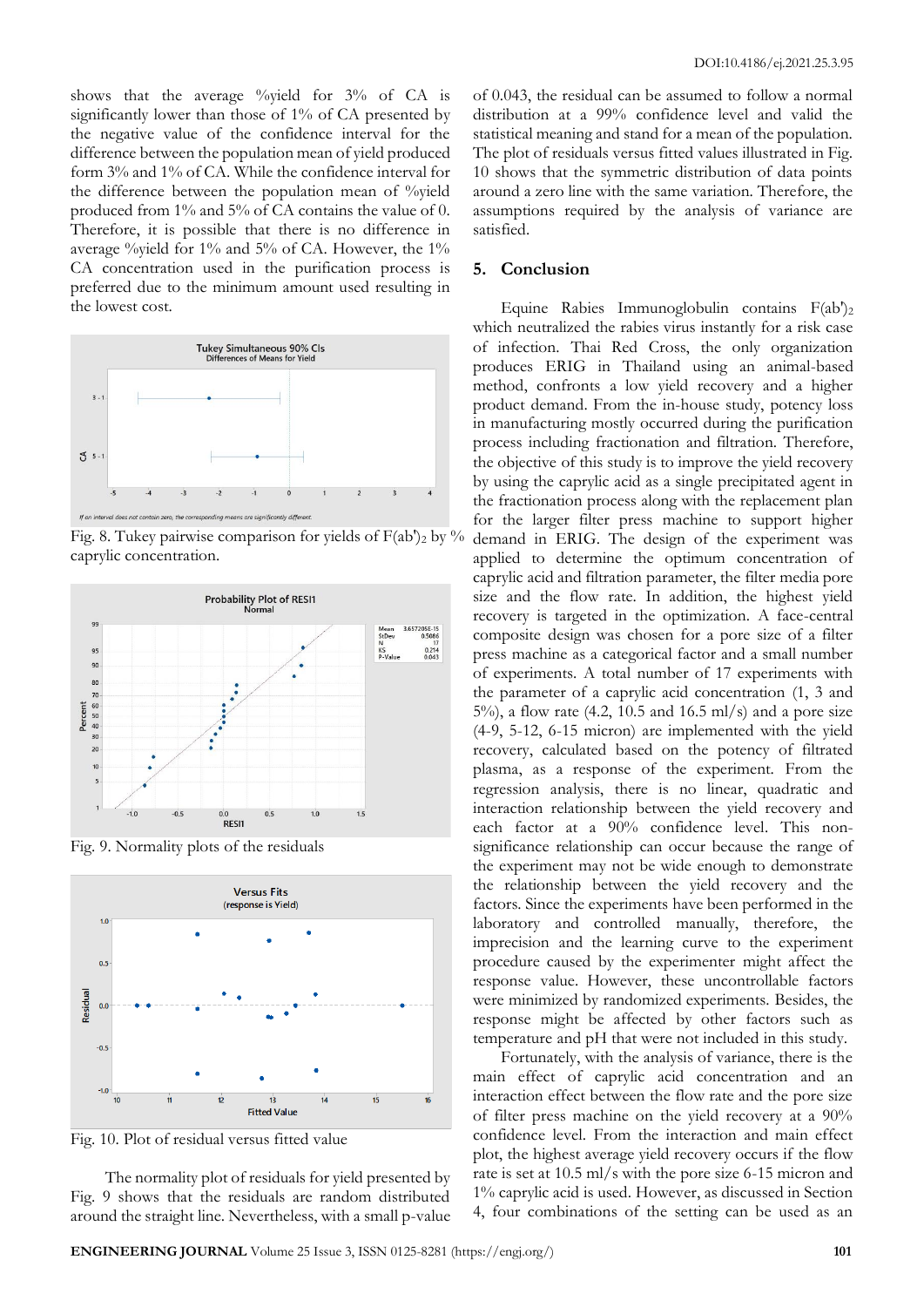alternative. Therefore, the current pore size of 5-12 micron, the flow rate of 16.5 ml/s is suggested, while 1% of caprylic acid is preferred due to the lowest cost.

This experimental design was planned for a small number of experiments at the beginning due to the high cost of experiments, therefore, the results were statistically analyzed with a limited degree of freedom. Hence, more numbers of experiments are suggested to investigate all factor combinations together. More number of factors are also suggested to determine the relationship model to find the optimal value of all settings. For the pharmacobiological experiment, to handle the variation from the organic cell base test, the test should be done by a masterful experimenter to assure robust results. This study is conducted in a laboratory-scale mentioned before that may have some difference from the production scale. Therefore, the future study needs to scale up to a higher scale level. The number of experiments and designs of the experiment should be carefully considered and selected whether it is suitable for an experiment.

#### **Acknowledgement**

The authors would like to express our great appreciation to the sterile production department of Queen Saovabha Memorial Institute as part of Thai Red Cross for providing experiment material, experimental advice and good support. This work was also supported by 90th Anniversary of Chulalongkorn University Scholarship.

# **References**

- [1] World Health Organization, "WHO expert consultation on rabies: third report (3rd edition)," 2018. [Online]. Available: https://apps.who.int/iris/handle/10665/272364. (accessed 1 March 2019)
- [2] P. Simsiriwong, S. Eursakun, and K. Ratanabanangkoon, "A study of the use of caprylic acid and ammonium sulfate in combination for the fractionation of equine antivenom F(ab')<sub>2</sub>," *Biologicals*, vol. 40, pp. 338-344, May 2012.
- [3] S. Eursakun, P. Simsiriwong, and K. Ratanabanangkoon, "Studies on the fractionation of equine antivenom IgG by combinations of ammonium sulfate and caprylic acid," *Toxicon,* vol. 60, pp. 1022–1029, Jul. 2012.
- [4] M. C. D. Santos, M. R. D. Lima, G. C. Furtado, M. D. D. Colletto, T. L. Kipnis, and W. D. D. Silva, "Purification of F(ab')2 anti-snake venom by caprylic acid: A fast method for obtaining IgG fragments with high neutralization activity, purity and yield," *Toxicon,* vol. 27, pp. 297-303, Sep. 1989.
- [5] F. Perosa, R. Carbone, S. Ferrone, and F. Dammacco, "Purification of human immunoglobulins by sequential precipitation with

caprylic acid and ammonium sulphate," *J Immunol Methods,* vol. 128, pp. 9–16, Mar. 1990.

- [6] V. Morais and H. Massaldi, "A model mechanism for protein precipitation by caprylic acid: Application to plasma purification," *J Appl Microbiol Biochem*, vol. 59, pp. 50-54, Feb. 2012.
- [7] G. Rojas, J. M. Jiménez, and J. M. Gutiérrez, "Caprylic acid fractionation of hyperimmune horse plasma: description of a simple procedure for antivenom production," *Toxicon*, vol. 32, pp. 351– 363, Oct. 1994.
- [8] B. C. Nudel, C. Perdoménico, R. Iácono, and O. Cascone, "Optimization by factorial analysis of caprylic acid precipitation of non-immunoglobulins from hyperimmune equine plasma for antivenom preparation," *Toxicon*, vol. 59, pp. 68-73, Feb. 2012.
- [9] R. Chhabra and M. G. Basavaraj, "Liquid filtration," in *Coulson and Richardson's Chemical Engineering; Volume 2a: Particulate Systems and Particle Technology*, 6th ed. Oxford, England: Butterworth-Heinemann, 2019, ch. 10, pp. 555-625.
- [10] J. P. E. Souza, J. M. Alves, J. H. S. Damiani, and M. B. Silva, "Design of experiments: Its importance in the efficient project management," in *22nd International Conference on Production Research of Conf.*, Lima., 2013.
- [11] S. Khomvilai, S. Daviratanasilpa, D. Pornmuttakun, L. Sakolpap, S. Akesowan, N. Pakmanee, W. Hemmala, K. Limsuwun, T. Tantavichien, and P. Khawplod, "Production of equine rabies immune globulin of high purity, potency, and safety," in *Current Laboratory Techniques in Rabies Diagnosis. Research and Prevention: Vol. 2,* 1st ed. San Diego: Elsevier, 2015, ch. 24, pp. 293-303.
- [12] D. C. Montgomery, in *Design and analysis of experiments*, 8th ed. New Jersey: Wiley, 2013.
- [13] G. E. P. Box and J. S. Hunter, "Multi-factor experimental designs for exploring response surfaces," *Annal Stat*, vol. 28, pp.195-241, Mar. 1957.
- [14] G. E. P. Box, J. S. Hunter, and W. G. Hunter, *Statistics for Experimenters: Design, Innovation and Discovery*, 2nd ed. New Jersey: Wiley, 2005.
- [15] M. Dutka, M. Ditaranto, and T. Løvås, "Application of a central composite design for the study of NOx emission performance of a low NOx burner," *Energies*, vol. 8, pp. 3606-3627, Aug. 2015.
- [16] B. Abraham and L. Ledolter, *Introduction to regression modeling*, 1st ed. California: Thomas Higher ED, 2015.
- [17] D. C. Montgomery and G. C. Runger, *Applied Statistics and Probability for Engineers*, 7th ed. Wiley, 2018.
- [18] N. P. Cheremisinoff, *Liquid Filtration*, 2nd ed. Massachusetts: Butterworth-Heinemann, 1998, ch. 3, pp. 59-87.
- [19] F. Cliquet and M. Wasniewski, "The fluorescent antibody virus neutralization test," in *Current Laboratory Techniques in Rabies Diagnosis. Research and*